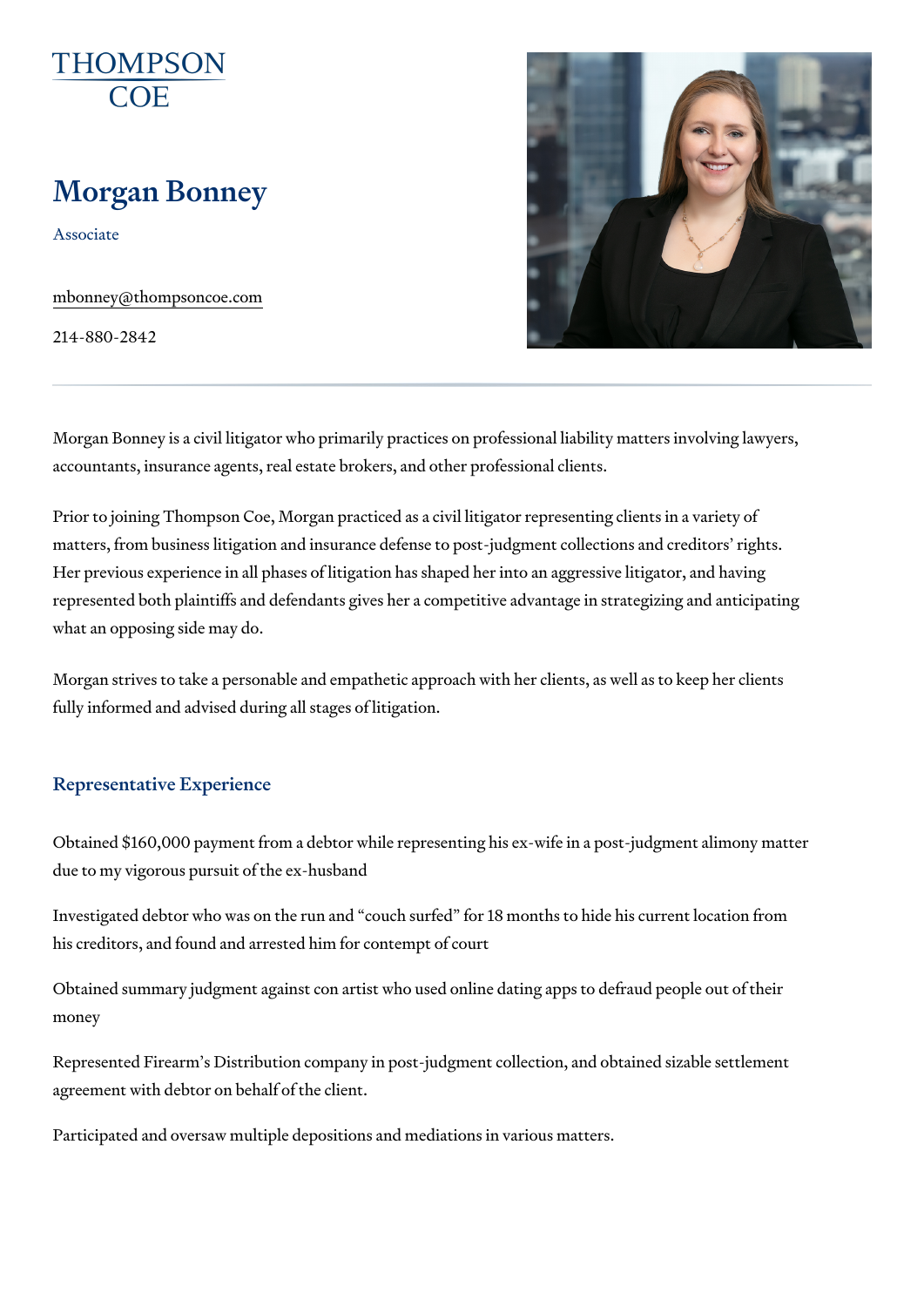Conducted mediations with and depositions on opposing parties in various

Representation of out-of-state residential complex in domesticating foreign garnishment of debtors accounts.

Representation that involved tracking down a debtor actively evading my c who was also hiding from various other creditors. Debtor had no permanen place to place, only staying somewhere for about a week before moving on detective work, I found the debtor and had the Constable arrest him and be contempt, who compelled the debtor to hand-write his discovery responses contempt.

Representation of real estate agent who had obtained a judgment from a debtor Representation of real estate agent who had obtained a judgment from a de Conducted thorough research and interviews with family members of the de to finally appear at our office and produce discovery responses in person.

Representation of man who was defrauded by a disreputable collections fir amount that covered the entire amount owed.

Representation of restaurant supply company against various restaurant ov goods in pre- and post-judgment matters.

## Related Services

[Professional](https://www.thompsoncoe.com/people/morgan-bonney/) Liability

# Publications & Speaking Engagements

YouTubers Fair Use Triumph &For Now? TESLAW: Texas Entertainment Sports Law Journal 2018

# Education, Admissions & Activities

## EDUCATION

Southern Methodist University Dedman School of Law J.D., 2018

Southern Methodist University B.B.A., 2015 University Honors Program Scholar